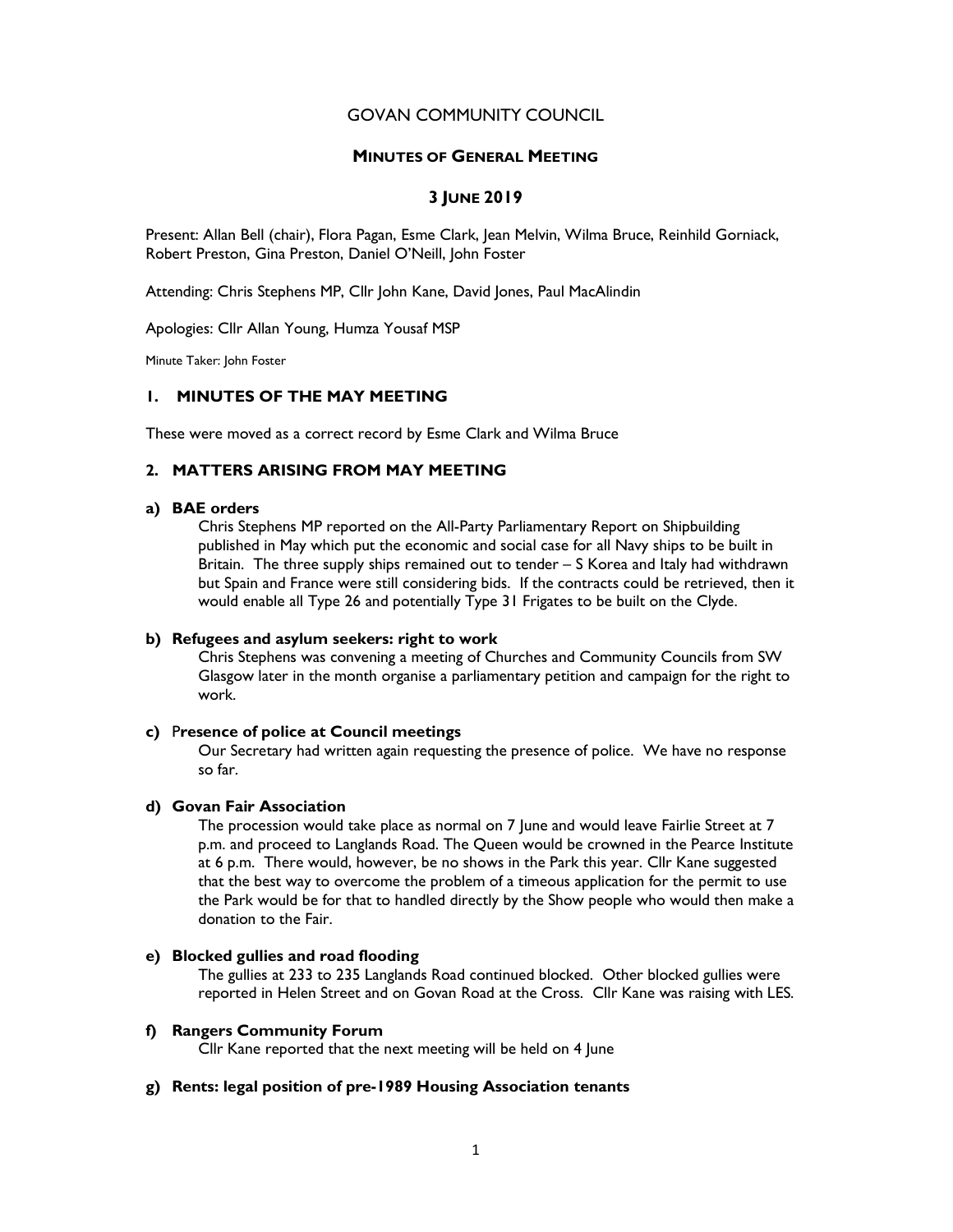The petition to the Scottish Parliament Petitions Committee for a Hearing at the Petitions Committee had been officially lodged. The minute secretary and Councillor Kane had been in touch with the Chair of the Petitions Committee to expedite progress. Once the petition was live, it was hoped that Evening Times would give publicity to an issue that was Scotland-wide.

## i) Area Partnership: Cleansing procedures

It was AGREED to invite Laura Moran, Grade A Officer responsible to the Communities and Sustainability Committee, to a future meeting. Key issues to discuss would be the replacement of metal bins, the regularity of collections and problem of contaminated bins and refuse overflow resulting from missed collections. The scale of the problem appeared to be worsening and was leading to a heightened rat infestation.

## j) Consultation on the Transport (Scotland) Bill

Our Secretary read the letter to our MSP Humza Yousaf, drafted by Daniel O'Neill asking that he support the call for full municipal control of bus transport with the requisite government funding in line the agreement reached at the Community Council's Strategy meeting three years ago and support the amendments to the current Transport Bill proposed by the Scottish Parliament Rural Affairs and Connectivity Committee that would make this possible.

## k) Café 13

Funding had been agreed by the CGAP for enhanced security and a meeting to finalise arrangements would take place this month.

## l) Paving of Govan Road and Burleigh Street area: issues about continuation across Central Govan

Cllr Kane agreed to make enquiries as to what steps CGAP/the City Council intended to take to improve the quality of pavements beyond the area currently being repaved around the Pearce Institute.

# 3. PAUL MACALINDIN: CONSULTATION ON ARTIST IN RESIDENCE

On behalf of Glasgow Life Paul was conducting a survey of what people in Govan would want and outline a range of events to publicise options and to gather opinions. He had so far interviewed 200 people from a wide range of organisations involved in various musical activities and of all ages. A report would be made to Glasgow Life at the end of June as part of an exercise involving all 23 wards within the City.

The following events had been organised as part of the consultation

Saturday 15 June Govan Ceilidh Charlie Kirkpatrick Ceilidh Band Govan and Linthouse Parish Church, 796 Govan Rd, 7.30 p.m.

Thursday 20 June The Govan Stones concert Govan Old Parish Church at 7,30 p.m. including the premiere of Alasdair Nicholson's Concerto The Govan Stones

Saturday 30 June Musicians in Exile Refugee Festival Scotland 6.30 pm The Grand Ole Opry, 2 Govan Road

# 4. COMMUNITY COUNCIL ORGANISATION

## a) Change of signature for the bank account

This had now been completed and our Treasurer would pay outstanding monies.

## b) Strategy meeting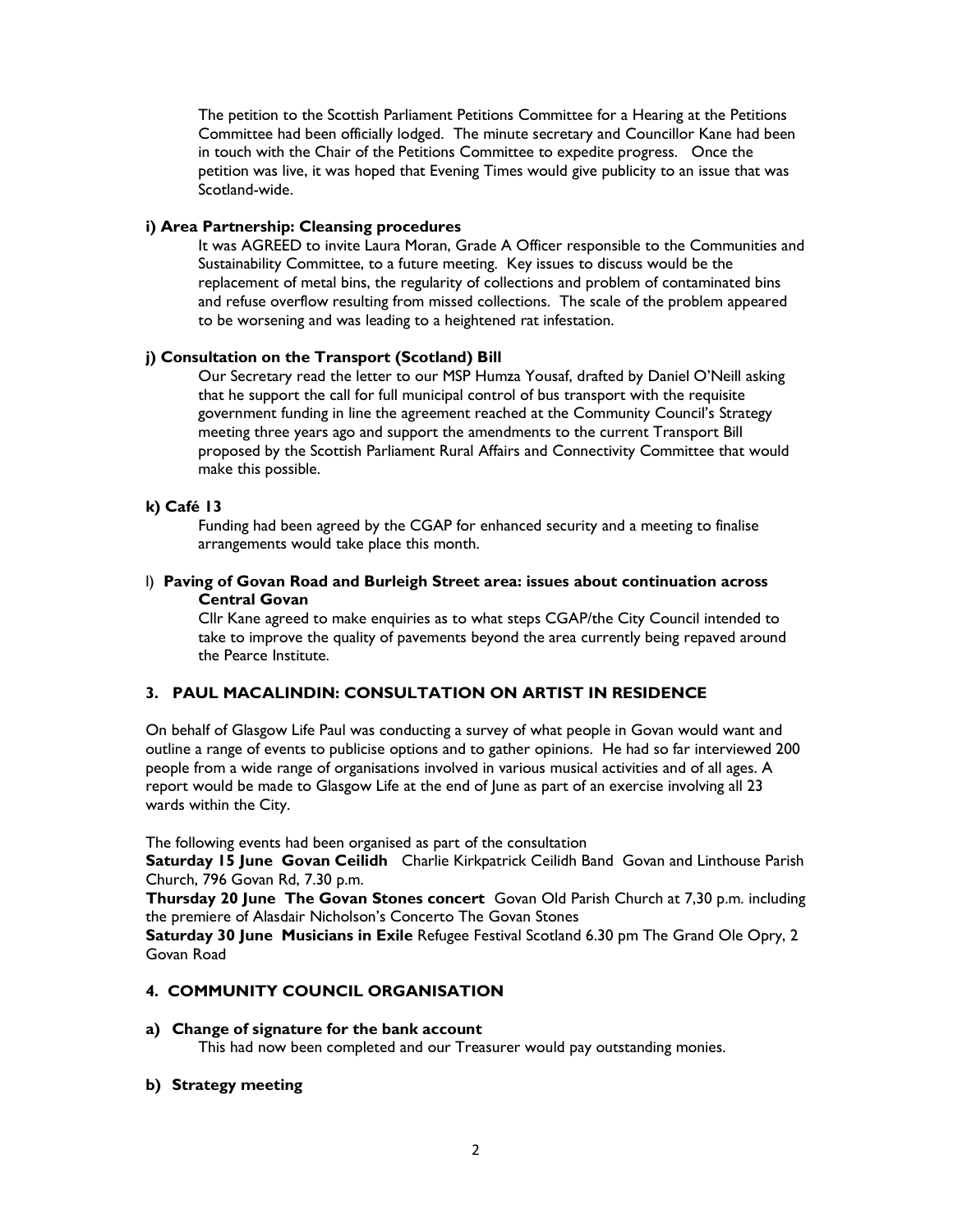It was AGREED that this would be held in first two weeks of September. Chris Stephens was available for Friday 6 September. Topics identified were the Transport Bill and municipally owned transport, NHS funding and delivery (covering the QEUH and cuts in health-related social care arising from the Integrated Budget) and the problems arising from the City cleansing services. Fuller preparations would be made at our August meeting. We should seek the attendance of the Scottish Health minister Jeane Freeman.

#### c) Govan Letter

We should aim at late September/October for the next issue to cover issues discussed at the Strategy meeting.

#### d) Computing equipment

It was agreed to submit an application for funding to the City Council to cover the  $£500$ cost of a laptop plus printer/scanner to Democratic Services.

### e) Signed copy of the amended constitution

The replacement copy would be signed and returned this week.

## 4. PLANNING

No new planning issues had been communicated.

## 5. CORRESPONDENCE AND SECRETARY'S REPORT

 Glasgow City Heritage Trust Tenement Walk 8 June from Elder Park Library at 12 noon – an investigative walk for all interested in improving our tenements

Community Council discussion document 'Strengthening our Communities': Secretary and Chair to read and consider

## Govan and Linthouse Parish Church: planning issues

Our Secretary reported that a meeting had taken place with CGAP and Govan HA earlier that day to try to resolve outstanding access issues for the Church

## 6. REPORTS FROM ELECTED MEMBERS

#### COUNCILLOR JOHN KANE

Cllr Kane's report covered the following issues

### a) Mary Barbour Law

John had moved the motion in full council the previous week. It had been defeated by one vote. The proposal, currently also being taken forward in the Scottish Parliament, would give Councils far greater powers to combat exploitative rents in the private sector and also to prosecute and strike off landlords in significant breach of health and safety legislation.

#### b) Universal Credit and Housing Associations

John noted that the deficits arising from the introduction of Universal Credit and consequent arrears in payment of housing benefit were becoming general across the HA sector – with particular problems reported in accessing the DWP Landlord Portal.

## c) Water Row development

John reported on the latest stage of consultations at a meeting convened by CGAP on 31 May and visits to a range of new developments across the city. He noted that some delay was likely to arise if SEPA raised issues of potential flooding – partly arising from the failure of Clyde Port Authority (now controlled by Peel Ports in Liverpool) to dredge the river.